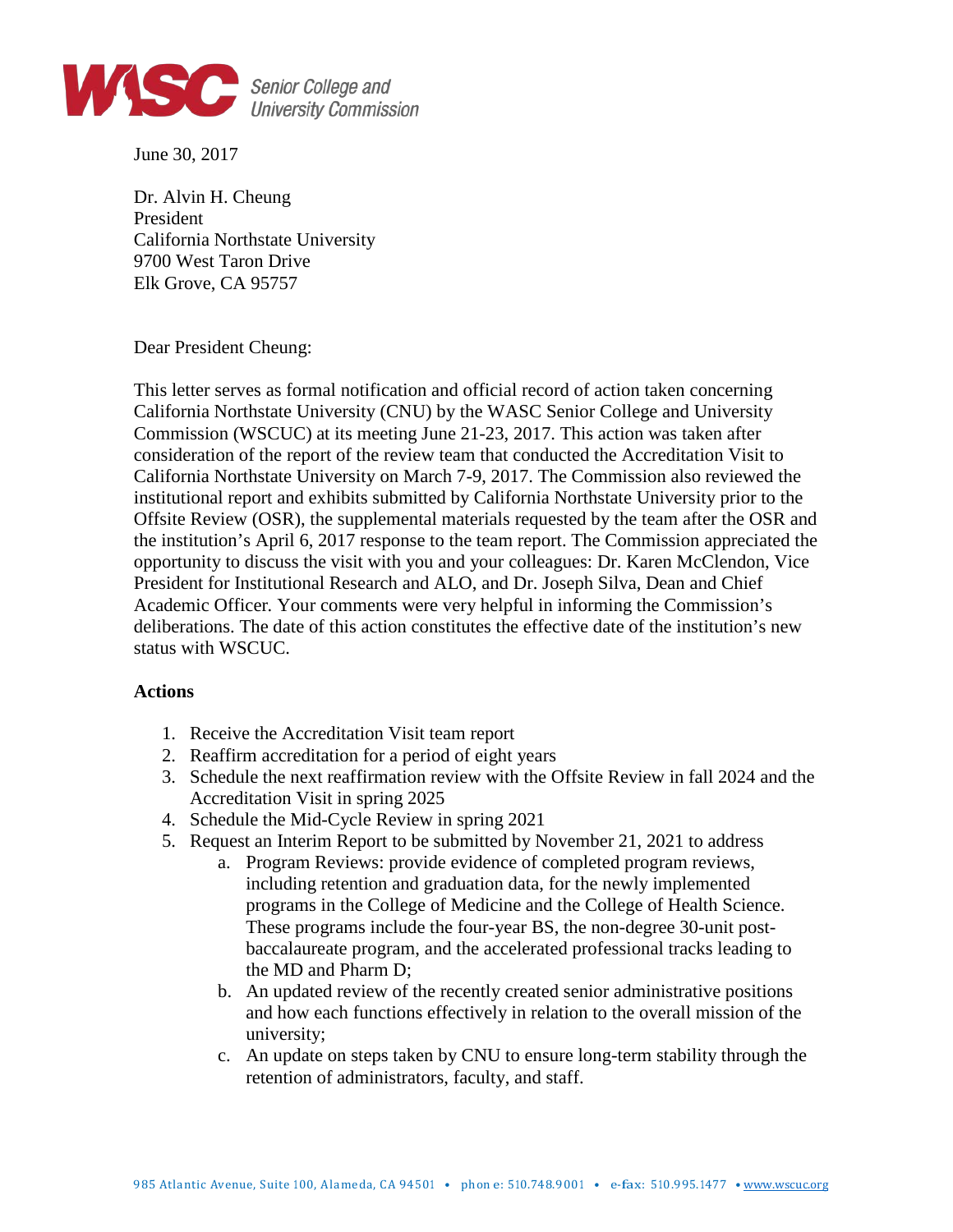## **Commendations**

The Commission commends California Northstate University in particular for the following:

- 1. A strong sense of institutional identity and a clearly articulated mission shared by faculty, staff, and students;
- 2. Dedication to and engagement with the community outside of the university;
- 3. A student-centered approach to learning and a commitment to the implementation of innovative educational practices;
- 4. A thoughtful and realistic approach to expanding the current infrastructure to provide increased support for students;
- 5. The positive engagement of the Board of Trustees with evidence-based decisionmaking and accreditation processes.

## **Recommendations**

The Commission identifies the following issues for further development:

- 1. CNU graduate culture, with special attention and focus on supporting faculty as they conduct research, publish in peer reviewed journals, present at national and regional conferences, and seek grant funding (CFR 2.8, 2.9, 3.4, 3.5);
- 2. Recruitment and retention of faculty, staff, and administrators (CFR 3.1, 3.3, 4.6);
- 3. Critically examine organizational structures including roles, responsibilities, reporting structures, and communication expectations, to ensure that CNU continues to achieve its mission. (CFR 3.7);
- 4. Efforts to provide evidence of student learning, the effective use of program reviews as a basis for decisions regarding increasing educational effectiveness, and clear strategies for communicating student achievement in terms of both graduation rates and levels of student learning (CFR 2.7).

In taking this action to reaffirm accreditation, the Commission confirms that CNU has addressed the three Core Commitments and has successfully completed the two-stage institutional review process conducted under the 2013 Standards of Accreditation. Between this action and the time of the next review for reaffirmation, the institution is encouraged to continue its progress, particularly with respect to student learning and success.

In accordance with Commission policy, a copy of this letter will be sent to the chair of California Northstate University's governing board in one week. The Commission expects that the team report and this action letter will be posted in a readily accessible location on the CNU's website and widely distributed throughout the institution to promote further engagement and improvement and to support the institution's response to the specific issues identified in these documents. The team report and the Commission's action letter will also be posted on the WSCUC website. If the institution wishes to respond to the Commission action on its own website, WSCUC will post a link to that response on the WSCUC website.